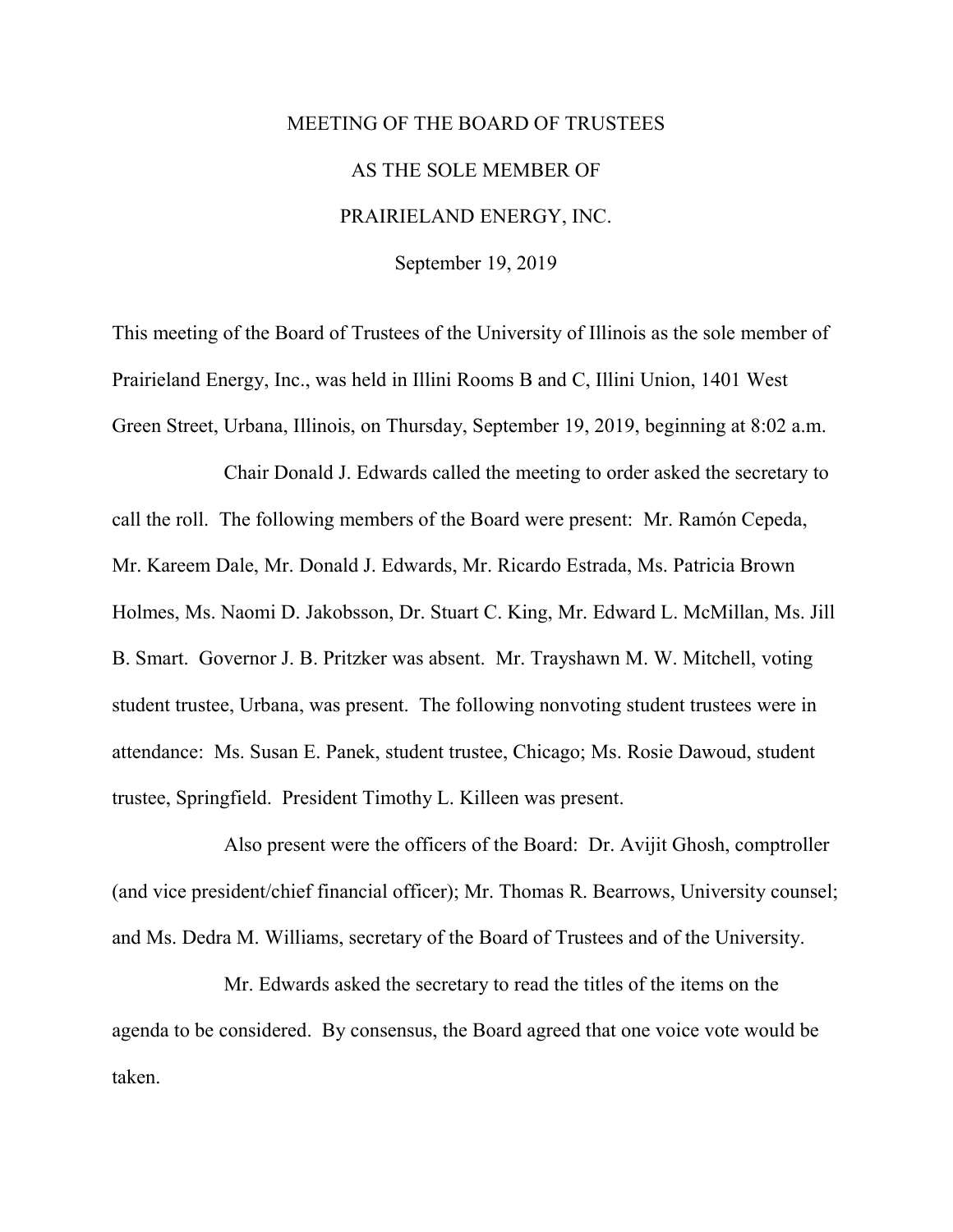(The record of the Board action appears at the end of each item.)

## Approve Minutes of the Board of Trustees as the Sole Member of Prairieland Energy, Inc., Meeting

(1) The secretary presents for approval the minutes of the Board of Trustees as the sole member of Prairieland Energy, Inc., meeting of March 14, 2019.

On motion of Mr. Mitchell, seconded by Ms. Smart, these minutes were approved.

Approve Power Purchase Agreement for Solar Farm 2.0 at Urbana-Champaign

(2) The University procures energy commodities and related energy services from market sources through Prairieland Energy, Inc. ("Prairieland"), a University-Related Organization. In September 1996 the Board of Trustees established Prairieland to provide low-cost energy for the benefit of the University and others. Prairieland provides an efficient vehicle for flexible, nimble, and real-time participation in wholesale energy markets, resulting in cost savings and other benefits to the University. The Board of Trustees at its September 27, 2018, meeting authorized Prairieland to enter into power purchase agreements (PPAs) for investment in and sourcing of sustainable energy with a term not to exceed 20 years.

Prairieland conducted a Request for Proposal (RFP) to select a vendor to develop Solar Farm 2.0 at Urbana-Champaign. The selection committee reviewed 19 vendor proposals and based on technical criteria and total project cost selected Sol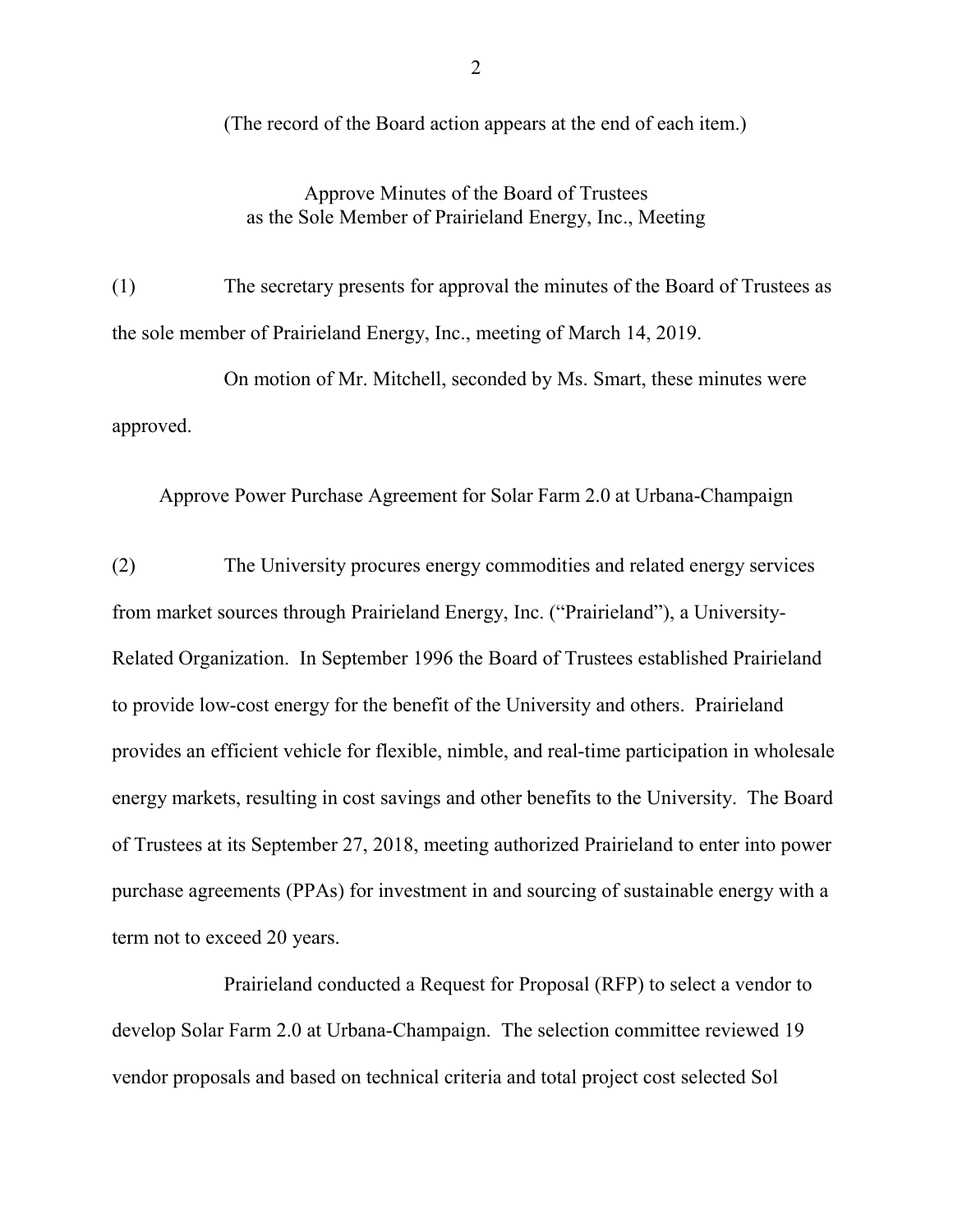Systems, LLC. This bid will provide significant costs savings as compared to other vendor bids and as compared to purchasing energy in the market. The commodity cost of \$45.99/Megawatt hour (MWh) is significantly less than the average Fiscal Year 2018 delivered power cost of \$62.89/MWh, and represents a savings of approximately \$200,000 per year. The total contract value of \$20,143,045 was \$5,875,823 lower than the next lowest bid.

Accordingly, the chancellor, University of Illinois at Urbana-Champaign, and vice president, University of Illinois, recommends approval of the vendor selection and the Prairieland board recommends that the Board of Trustees, as the sole member of Prairieland, approve Prairieland to contract with Sol Systems, LLC, at a contract cost of \$20,143,045 for a 20-year term

The action recommended in this item complies in all material respects with applicable State and federal laws, University of Illinois *Statutes*, *The General Rules Concerning University Organization and Procedure*, and Board of Trustees policies and directives.

Accordingly, the vice president/chief financial officer and comptroller concurs with this recommendation.

The president of the University recommends approval.

On motion of Mr. Mitchell, seconded by Ms. Smart, this recommendation was approved.

3